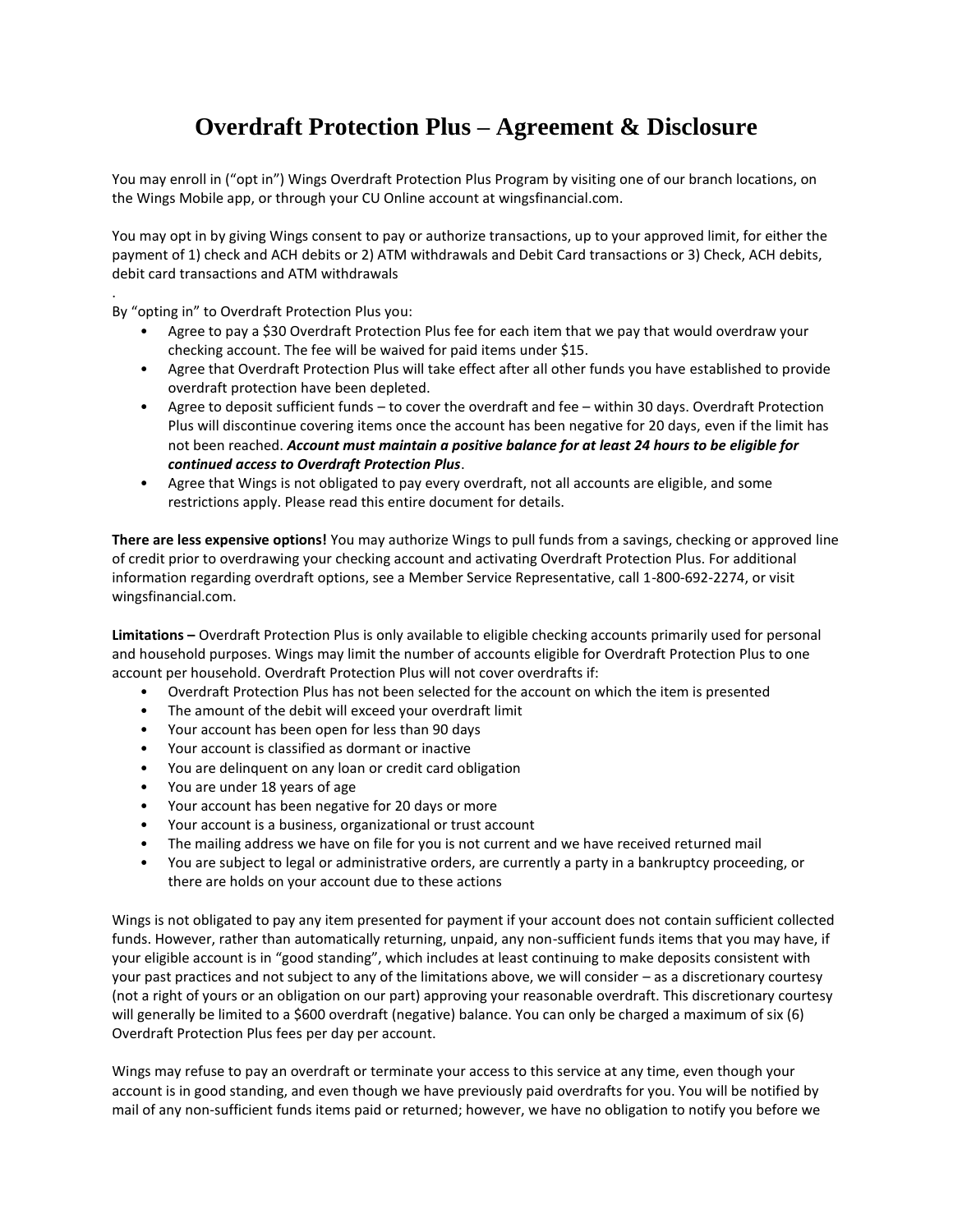pay or return any item. The amount of any overdraft plus our Overdraft Protection Plus fee shall be due and payable upon demand. If the overdraft is not paid within 45 days, your account will be closed, reported to a credit reporting agency, and subject to collection – which includes, but is not limited to, Wings exercising its right of setoff, terminating any available products and services, and in such case, you agree to be responsible for and pay all costs of collection including court costs and attorney fees. If there is an overdraft paid by us on an account with more than one owner, each owner shall be jointly and severally liable for such overdrafts plus our Overdraft Protection Plus fee. In addition, any future deposits received by Wings to any account in which you are currently or may in the future have an interest are subject to Wings right of setoff, regardless of the source of funds received.

**Opting Out** - You may "opt out" of Overdraft Protection Plus by calling Wings Financial Credit Union Member Services at 1-800-692-2274, in writing by sending a letter stating your request to "opt out", or you may opt out electronically using CU Online or Wings Mobile app.

#### **Understanding Your Account Balance for Overdrafts**

Your checking account has two kinds of balances: the "actual" balance and the "available" balance. Both balances are accessible online, by phone or at a branch. We use the available balance when determining whether a transaction will cause your account to overdraw and for charging Overdraft Protection Plus fees.

#### **Your Actual Balance**

Your actual balance is the amount of money that is actually in your account at any given time. Your actual balance reflects transactions that have "posted" to your account but it does not include transactions that have been authorized and are pending. While it may seem that the actual balance is the most up-to-date display of the funds that you can spend from your account, this is not always the case. Your account may have purchases, holds, fees, other charges, or deposits that have not yet posted and, therefore, will not appear in your actual balance.

#### **Your Available Balance**

Your available balance is the amount of money in your account that is available to you without incurring an Overdraft Protection Plus fee. Your available balance takes into account holds that have been placed on deposits and pending transactions (such as pending debit card transactions) that we have authorized but that have not yet posted to your account.

## **Example of Overdraft Protection Plus Fee for Insufficient Available Balance**

If your actual balance and available balance are both \$100 and you swipe your debit card at a restaurant for \$35, a hold is placed on your account and your available balance will be reduced to \$65. Your actual balance is still \$100 because the transaction has not yet posted to your account. If a check that you had previously written for \$75 clears through your account before the restaurant charge is sent to us for processing, you will incur an Overdraft Protection Plus fee. This is because your available balance was \$65 when the \$75 check was paid. In this case, we may pay the \$75 check and charge you an Overdraft Protection Plus fee. The Overdraft Protection Plus fee will also be deducted from your account, further reducing your balance.

## **How Transactions Are Posted to Your Account**

There are two main types of transactions – credits or deposits of money into your account, and debits or payments out of your account. It is important to understand how each transaction is handled so that you know how much money you have available for use in your checking account.

Generally, transactions are received and posted to your account following the timetable below.

- **Early Morning** ACH Direct Deposits and Direct Payment files are received. Deposits are posted before withdrawals.
- **Late Morning to Early Afternoon** Exception items and possible return items are reviewed. This includes checks from the previous night and ACH items from the morning.
- **Late Night** Checks clear.